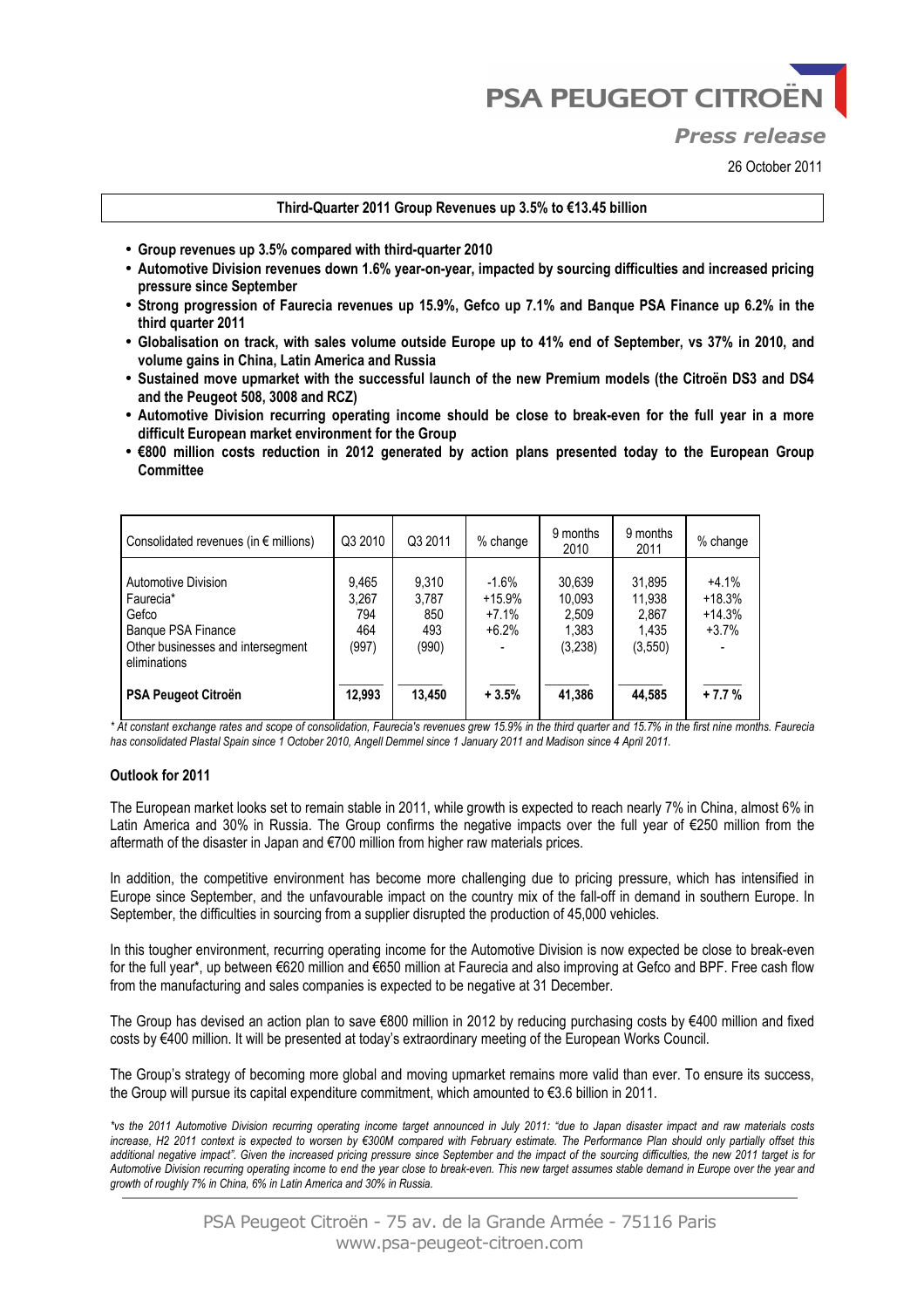## **AUTOMOTIVE DIVISION**

Automotive Division revenues declined by 1.6% to €9,310 million in the third quarter of 2011. Worldwide sales totalled 788,000 vehicles, down 2.5%, with sales of assembled vehicles 4.5% lower at 668,000 units. The decline reflected a sharp contraction in Europe, partly offset by growth in unit sales outside Europe.

Revenues from new vehicle sales amounted to €6,689 million, compared with €6,898 million in third-quarter 2010. This 3% decrease was attributable to several factors:

- Assembled vehicle volumes fell 6.8%, excluding China. The interrupted supply of screws in September affected all of the European plants, causing a production shortfall of 45,000 vehicles and heavily impacting the sales performances of the two brands in Europe. In addition, competitive pressure intensified in the last month of the quarter.
- The currency effect was a negative 1.8%, reflecting unfavourable trends in the Argentine peso, British pound and Turkish lira against the euro.

These adverse factors were offset by a further 5.6% improvement in the product mix, led by the impact of the Peugeot 508 and the Citroën DS4.

Prices remained relatively stable over the quarter, rising just 0.1%, but pressure increased dramatically in September, reducing margins by 0.8 points that month.

The Group continues to closely track inventories, particularly in Europe, and remains committed to getting them back down to 62 days of sales by year-end from 76 days at 30 June. Inventory stood at 65 days at 30 September, and 59 days for Europe alone.

#### **GEOGRAPHICAL HIGHLIGHTS (registrations):**

**Europe**<sup>1</sup> **:** European automotive markets expanded by 1.7% in the third quarter. Demand in Western Europe rose by 1.8%, with wide variations by country.

With the exception of Germany (up 11.9%) and the United Kingdom (stable at +0.1%), markets contracted across the region, declining 2.6% in France, 0.2% in Spain and 6.4% in Italy. For the nine-month period, the decline stood at 20% in Spain, 3% in the United Kingdom and 11% in Italy.

In Central and Eastern Europe, markets remained stable overall over the quarter.

As a result of the unfavourable market mix, the Group's market share stabilized at 13.5% year on year, after improving sharply over the past three years. In Central and Eastern Europe, market share grew to 10.1% at the period-end, versus 9.4% a year earlier.

The light commercial vehicles market enjoyed 3.7% growth in the third quarter. PSA Peugeot Citroën remains the clear market leader with 21% of the market at the end of September.

**China:** The Chinese market remained dynamic, with demand rising 7% in the third quarter. With volumes up 12.2%, the Group maintained its market share at 3.3%.

**Russia:** The Russian market continued to recover from the crisis that began in 2009, growing by a further 28% in the third quarter. In this environment, Group registrations rose 12%, for a 2.8% share of the market. Market share stood at 6.7% in the light commercial vehicles market. The Group intends to pursue its expansion with locally produced models, which should help it to boost sales momentum and drive further market share gains.

**Latin America:** The Latin American markets saw 7% growth in the third quarter. At 30 September, the Group's market share stood at 5.8%, supported by robust sales of products such as the Citroën C3 Aircross and C3 Picasso as well as the Peugeot 408 and facelifted 308.

**CKD units:** CKD sales held firm at a high 120,200 units, compared with 109,400 units in the third quarter of 2010.

#### 1 *\*Europe = EU, EFTA and Croatia*

 $\overline{a}$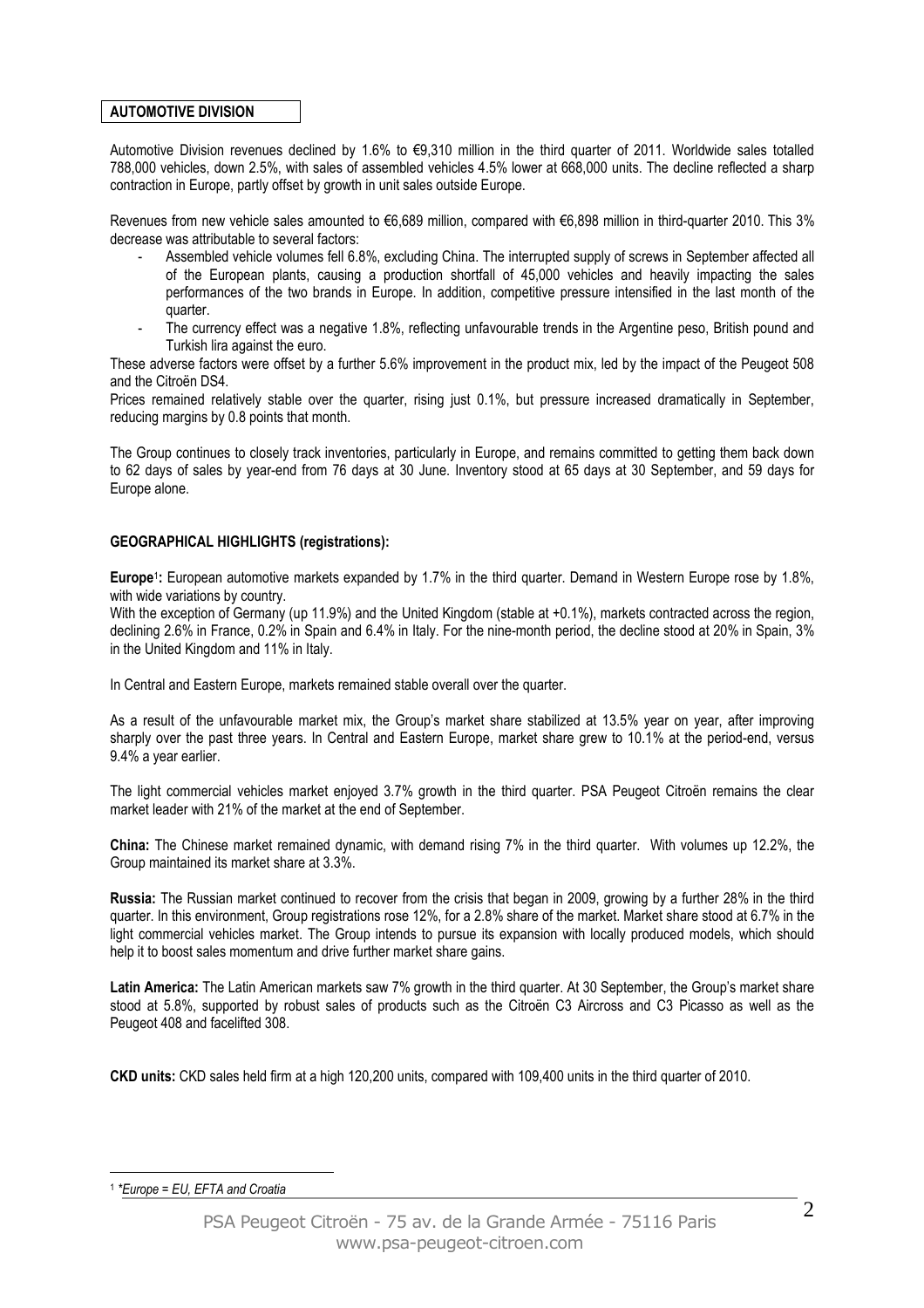## **PRODUCT HIGHLIGHTS**

In all of its growth regions, PSA Peugeot Citroën's marketing strategy is designed to move the Peugeot and Citroën brands upmarket more quickly. This process continued apace in the third quarter, with premium models accounting for 17% of consolidated sales, versus 13% in the first nine months of 2010. The trend will be supported in the final quarter by the rising sales of the Citroën DS4 launched last May, the 3008Hybrid4, the world's first diesel hybrid presented in September, and the Citroën DS5 scheduled for launch at year-end. The 508 line-up will be extended by the 140 bhp 2-litre engine, whose sales had to be suspended in the wake of the disaster in Japan.

### **FAURECIA**

Faurecia reported revenues of €3,787 million for the third quarter of 2011, a 15.9% increase driven by gains in every Zone, including Europe (up 8.5%), North America (up 23.6%), South America (up 17%) and Asia (up 17.1%) Revenues from product sales rose by 13.5% to €2,524 million. Growth was evenly spread across the business base, with automotive seats gaining 7.9%, interior systems 12.2%, emissions control technologies 18.1% and automotive exteriors 27.1%.

## **GEFCO**

Gefco's revenues totalled €850 million for the quarter, up 7.1% reflecting a 3.4% rise in revenues from other Group companies, as well as a 13.2% increase in business from customers outside the Group. The acquisition of 70% of Mercurio, on May 2011, will enable Gefco to further diversify its customer portfolio and speed expansion in both the upstream automotive supply chain and the global marketplace.

#### **BANQUE PSA FINANCE**

Banque PSA Finance's revenues rose by 6.2% to €493 million in the third quarter. The loan book increased by 3% to €23.5 billion. A total of 200,000 new loans were originated, a decline of 3.4% due to the slowdown in Group vehicle sales over the period.